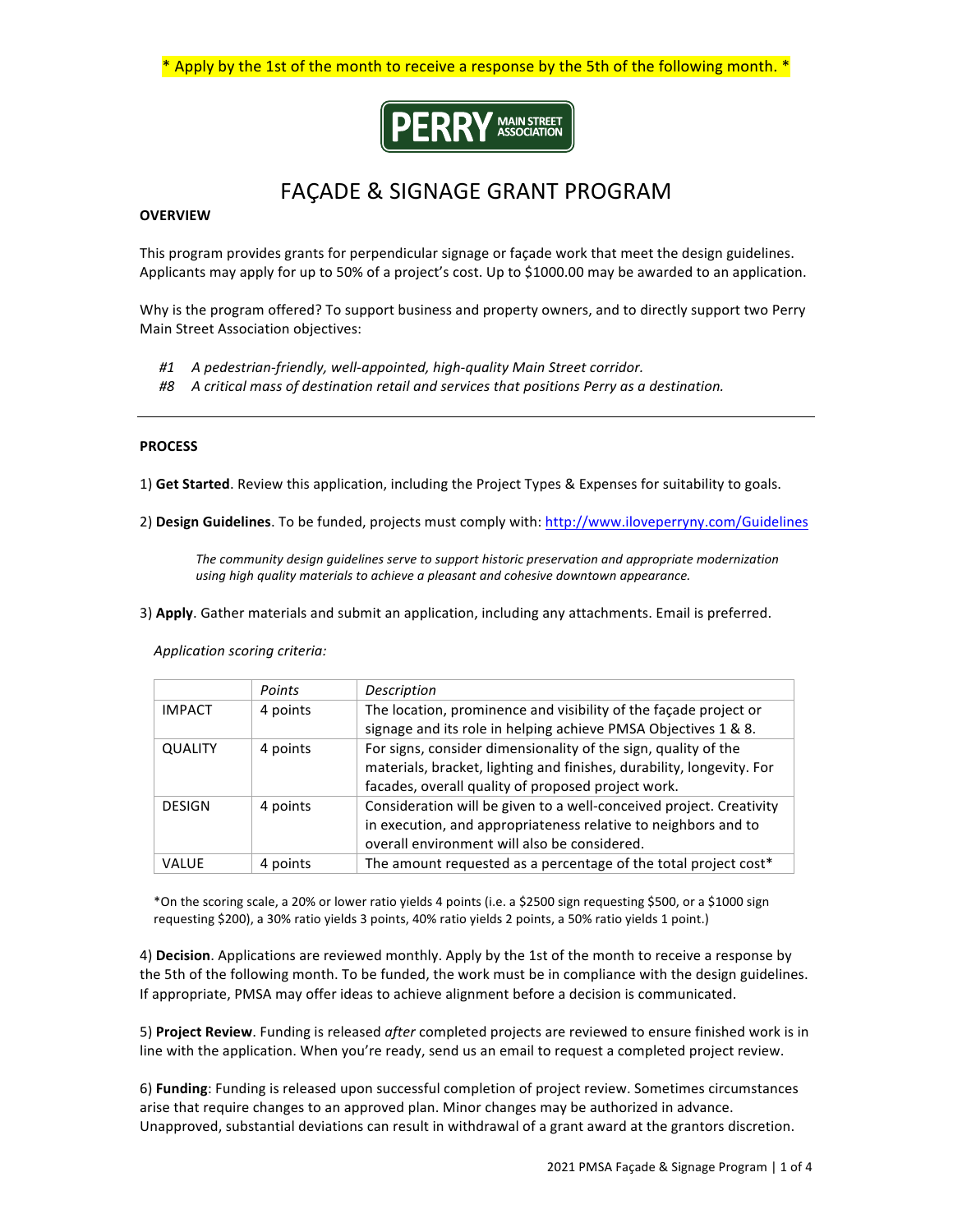## **PROJECT TYPES & EXPENSES**

| <b>FACADES</b>                                        | PERPENDICULAR SIGNS                                    |
|-------------------------------------------------------|--------------------------------------------------------|
| Façade grants support improvements that contribute to | Clear signage, especially perpendicular signage, in a  |
| the overall streetscape aesthetic of the downtown     | variety of shapes and sizes makes a significant impact |
| district and aim to improve individual building image | on the pedestrian experience. Perpendicular signs      |
| and functionality.                                    | along sidewalks reinforce that Perry is pedestrian-    |
|                                                       | friendly, and they add visual interest, clarity and a  |
| This program may be used to make improvements that    | sense of quality to the downtown** zone. They invite   |
| meet the design guidelines for any reason-including   | people to get out and explore, and help build brands   |
| property maintenance needs.                           | for businesses.                                        |
|                                                       |                                                        |

\*\*Eligible buildings will have zero lot lines. They will be up against sidewalks with no setback, in an environment that benefits these types of signs. The goal of the program is to foster a density of perpendicular signage in high-visibility, pedestrian-oriented areas.

**Eligible Expenses:** Exterior repairs and renovations on commercial storefronts and facades visible to public streets, public parking and pedestrian walkway areas. Exterior eligible expenses include but are not limited to the following:

1. Perpendicular signage.

2. Repair and/or replacement of original building materials and deteriorated or missing decorative details that restore historic elements.

3. Repair of non-original materials unable to be removed due to structural integrity of the underlying original building material.

- 4. Design and maintenance improvements made to the front, rear, or side building elevations.
- 5. Cleaning of exterior building surfaces.
- 6. Tuck pointing and masonry repair.
- 7. Painting.

8. Repair, replacement or addition of entrances, doors, display windows, transoms or second story windows. 

- 9. Removal or repair of existing signs and awnings. New signs or awnings that meet design guidelines.
- 10. Other items that are viewed as necessary or complementary to exterior renovations of the property.

**Ineligible Expenses:** Roofing repairs, new building construction, interior work, purchase of property, buildings, equipment, fixtures and furnishings, inventory or operating capital. Projects completed prior to grant application are not eligible.

## **RULES & ELIGIBILITY**

**ELIGIBILITY:** Open to PMSA members with current memberships. Business owners and/or owners of commercial properties (or a joint venture of these two parties) located within the C-1 district are eligible to apply, with the exception of publicly owned buildings. Properties must be in conforming use under the Village zoning ordinance(s) except a commercial use that is non-conforming due to lot, bulk, or yard requirements and/or has a variance. Business owners who don't own a subject property may apply, but written permission from the building owner and proof of leasehold is required. Properties with outstanding tax assessments or code violations are not eligible unless the grant is primarily intended to reverse violations.

PMSA accepts applications that are solicited and unsolicited. PMSA requests that the Village of Perry property maintenance officer provide information about this program to parties who qualify to use it for targeted improvements. All proposals are reviewed and awards are made based on application scoring criteria and the availability of funds.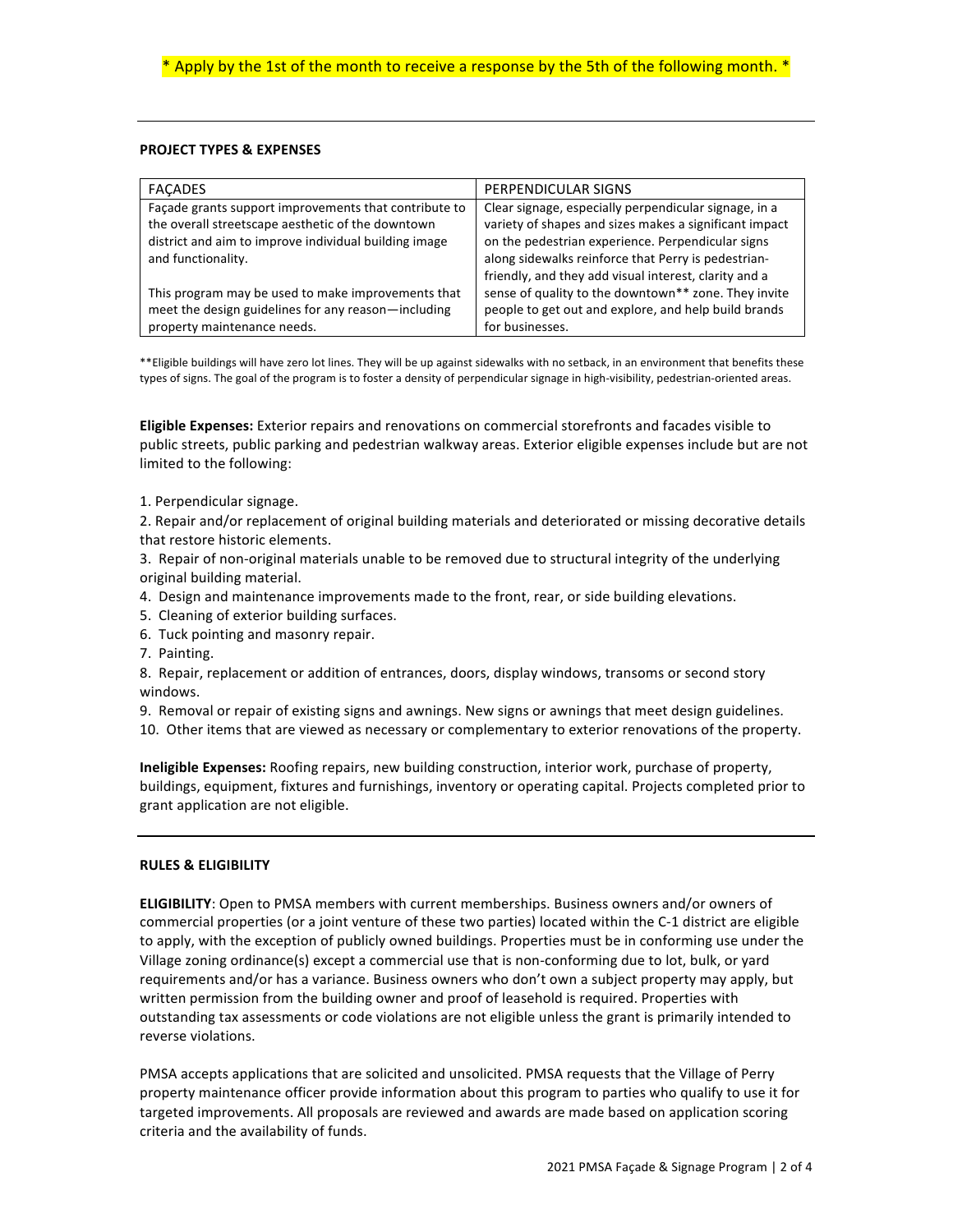FREQUENCY: One grant per year per property owner and/or tenant per building or address.

TERMS: Maximum award is \$1,000 per application. At least 50% of total project funds must come from another source. Projects must be certified within 180 days of award notification to receive funding unless an exception is approved. Exceptions must be requested within 150 days of award notification.

FUNDING SOURCE: This matching grant program is funded through the PMSA Mayors Matching Fund.

**Interested?** Please email *questions@iloveperryny.com* with a description of your project plans to determine if the project is eligible for funding under the terms and conditions of this grant program.

Additional Resources: The Village of Perry BIL program may also be available to applicants as a source of short-term loan funds that may be compatible with work associated with this program.

#### **PMSA FAÇADE & SIGN GRANT APPLICATION**

#### **APPLICANT CONTACT INFORMATION**

|                            | Property address (must be within Downtown):                                      |                                                                                                                                                                                                                                                                                                                |
|----------------------------|----------------------------------------------------------------------------------|----------------------------------------------------------------------------------------------------------------------------------------------------------------------------------------------------------------------------------------------------------------------------------------------------------------|
|                            | <b>BUILDING OWNER INFORMATION AND CONFIRMATION (if different from applicant)</b> |                                                                                                                                                                                                                                                                                                                |
|                            |                                                                                  |                                                                                                                                                                                                                                                                                                                |
|                            |                                                                                  |                                                                                                                                                                                                                                                                                                                |
|                            |                                                                                  |                                                                                                                                                                                                                                                                                                                |
|                            |                                                                                  |                                                                                                                                                                                                                                                                                                                |
| <b>GENERAL INFORMATION</b> |                                                                                  |                                                                                                                                                                                                                                                                                                                |
|                            |                                                                                  | Historic Preservation: What year was this building constructed? _________________                                                                                                                                                                                                                              |
|                            |                                                                                  | Is this building listed on the National Registry of Historic Places? _______________________________                                                                                                                                                                                                           |
|                            |                                                                                  | If yes: You may be eligible for tax credits. Would you like more information on Tax Credits?                                                                                                                                                                                                                   |
|                            |                                                                                  | Project Narrative: Please briefly describe the work you propose to do for this project and attach a design<br>plan / rendering of work to be completed. Include paint, awning color samples, architectural renderings or<br>computer-generated images of both the current and completed façade where possible: |
|                            |                                                                                  |                                                                                                                                                                                                                                                                                                                |
|                            |                                                                                  | Are you interested in receiving free design assistance for this project? ___________________________                                                                                                                                                                                                           |
|                            |                                                                                  | Will you be using the services of a design professional for this project?__________________________                                                                                                                                                                                                            |
|                            |                                                                                  | Project Start and Estimated Completion Dates: ___________________________________                                                                                                                                                                                                                              |
|                            |                                                                                  | Note: Work must be complete within 90 days of approval. Extenuating circumstances will be considered.                                                                                                                                                                                                          |